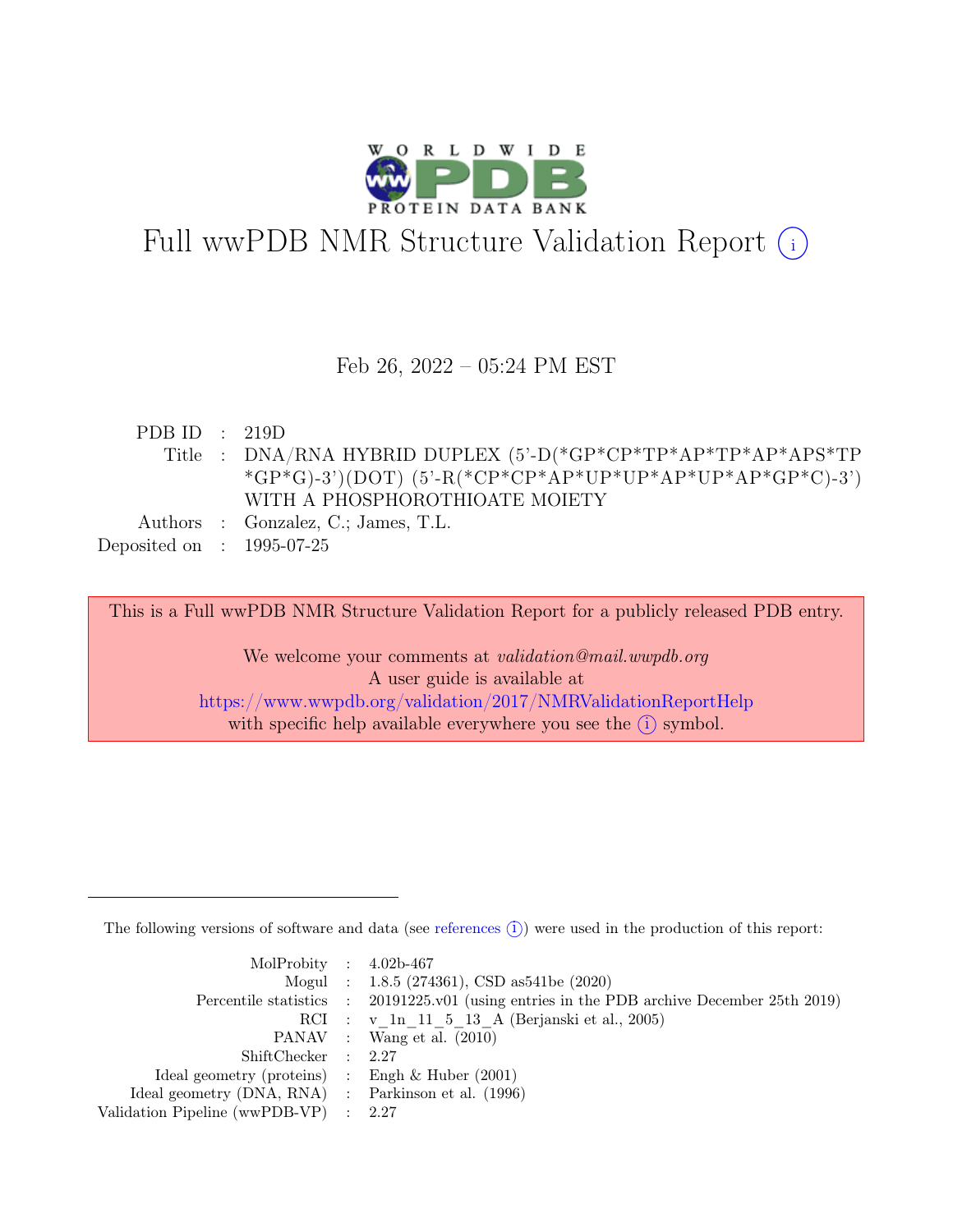## 1 Overall quality at a glance  $(i)$

The following experimental techniques were used to determine the structure: SOLUTION NMR

The overall completeness of chemical shifts assignment was not calculated.

Percentile scores (ranging between 0-100) for global validation metrics of the entry are shown in the following graphic. The table shows the number of entries on which the scores are based.

| Metric       | <b>Percentile Ranks</b>                            |                         | Value         |
|--------------|----------------------------------------------------|-------------------------|---------------|
| RNA backbone |                                                    |                         | 0.47          |
| Worse        |                                                    |                         | <b>Better</b> |
|              | Percentile relative to all structures              |                         |               |
|              | <b>D</b> Percentile relative to all NMR structures |                         |               |
| Metric       | Whole archive<br>$(110.44 \times 10^{-1}$          | NMR archive<br>(110.44) |               |

 $(\#\text{Entries})$ 

RNA backbone | 4643 | 676

| The table below summarises the geometric issues observed across the polymeric chains and their          |
|---------------------------------------------------------------------------------------------------------|
| fit to the experimental data. The red, orange, yellow and green segments indicate the fraction          |
| of residues that contain outliers for $\geq$ =3, 2, 1 and 0 types of geometric quality criteria. A cyan |
| segment indicates the fraction of residues that are not part of the well-defined cores, and a grey seg- |
| ment represents the fraction of residues that are not modelled. The numeric value for each fraction     |
| is indicated below the corresponding segment, with a dot representing fractions $\leq 5\%$              |

 $(\#\text{Entries})$ 

| Mol | Chain   Length | Quality of chain |
|-----|----------------|------------------|
|     |                | 100%             |
|     |                | 100%             |

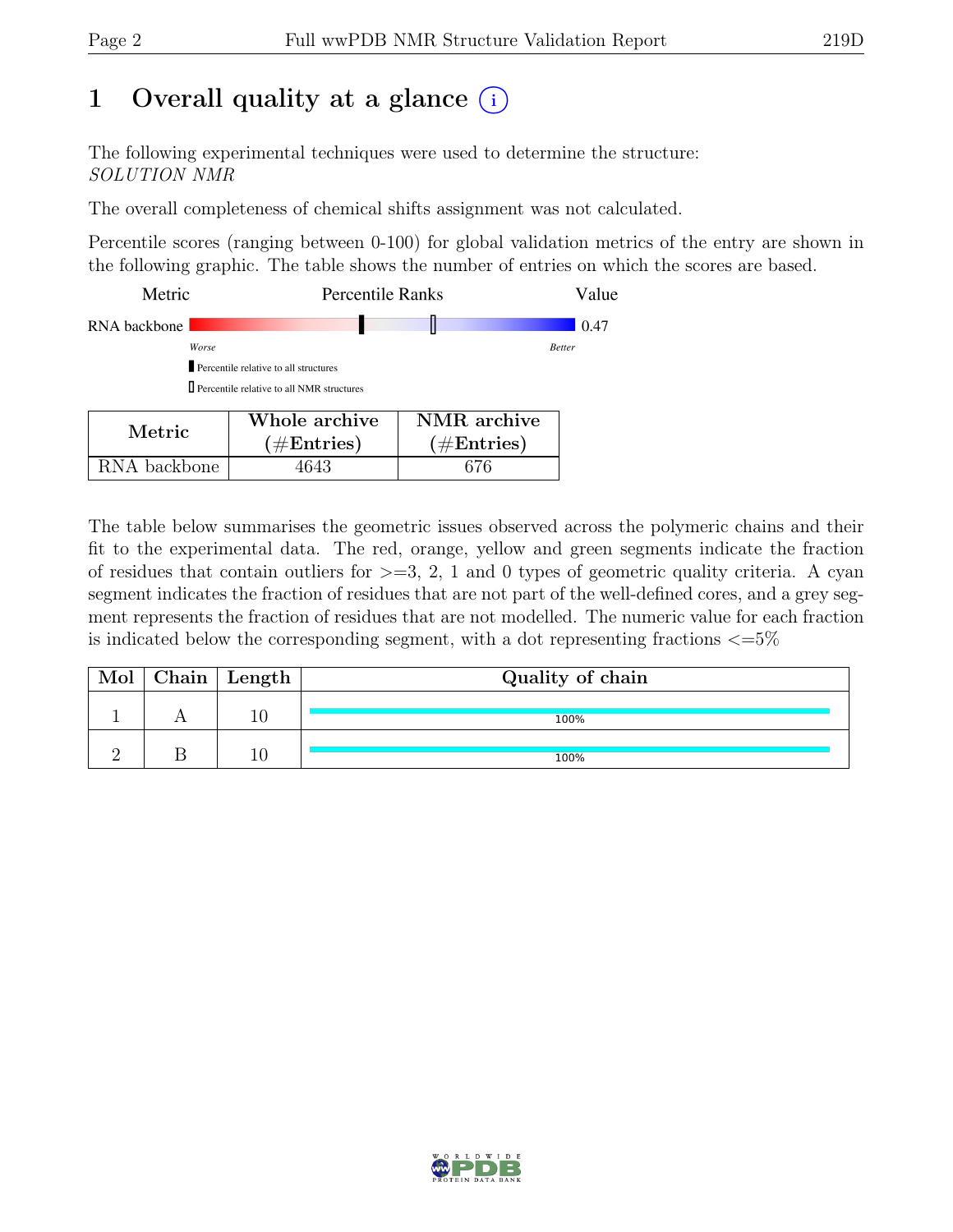### 2 Ensemble composition and analysis  $(i)$

This entry contains 1 models. Identification of well-defined residues and clustering analysis are not possible.

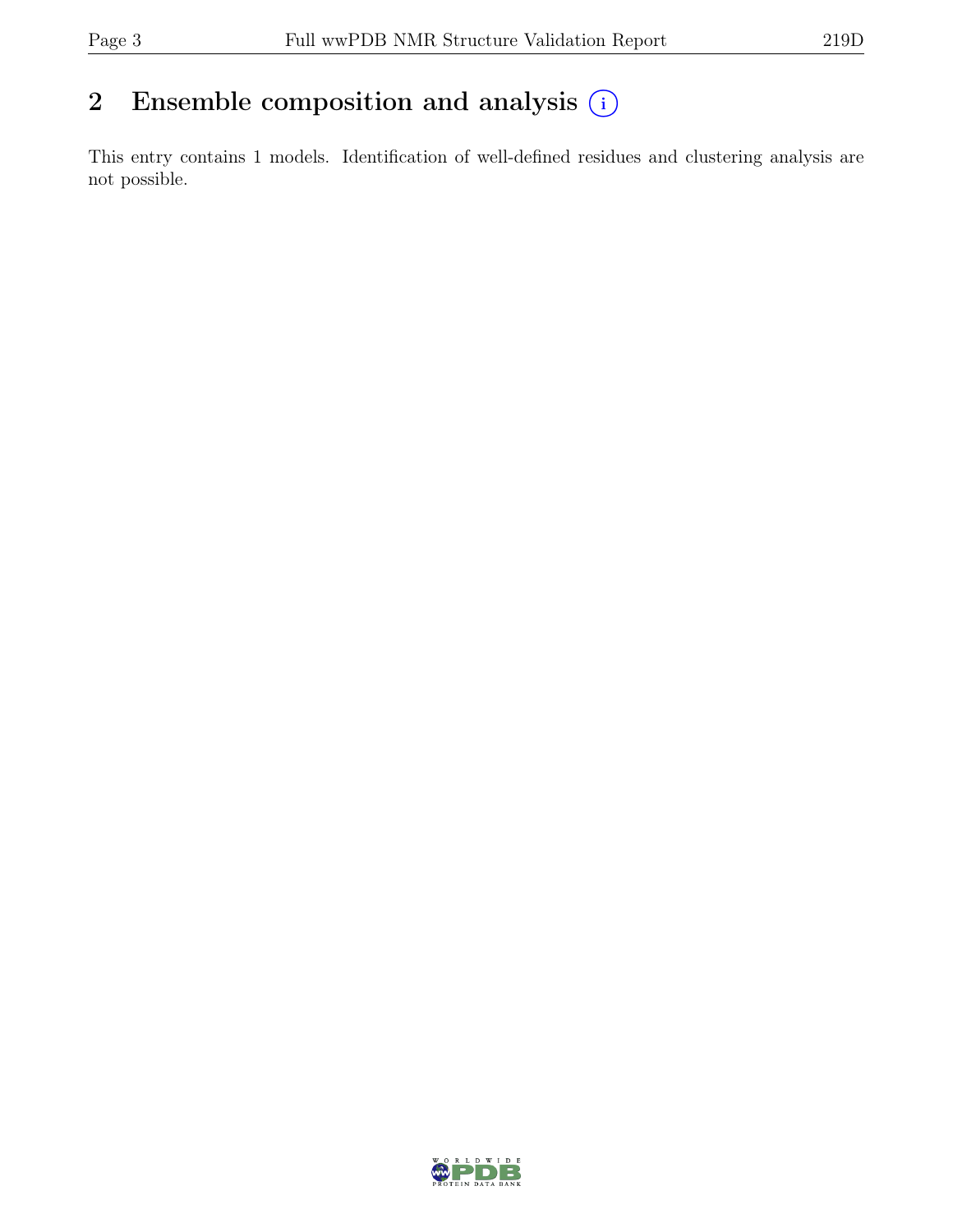## 3 Entry composition  $(i)$

There are 2 unique types of molecules in this entry. The entry contains 411 atoms, of which 0 are hydrogens and 0 are deuteriums.

• Molecule 1 is a DNA chain called DNA  $(5)-D(*GP*CP*TP*AP*TP*AP*TP*AP*TP*GP*G)-3$ ').

|  | Mol   Chain   Residues |                | Atoms |    |    |   |  | Trace |
|--|------------------------|----------------|-------|----|----|---|--|-------|
|  |                        | $_{\rm Total}$ |       |    |    | ⊃ |  |       |
|  |                        | 205            | 99    | 39 | 57 |   |  |       |

• Molecule 2 is a RNA chain called RNA  $(5'-R(*\text{CP*}\text{CP*}\text{AP*}\text{UP*}\text{AP*}\text{UP*}\text{AP*}\text{UP*}\text{AP*}\text{GP*}\text{CP*}\text{CP*}^*)$ ).

|  | Mol   Chain   Residues | Atoms          |    |    |    | Trace |  |
|--|------------------------|----------------|----|----|----|-------|--|
|  |                        | $\text{Total}$ |    |    |    |       |  |
|  |                        | 206            | 94 | 35 | 68 |       |  |

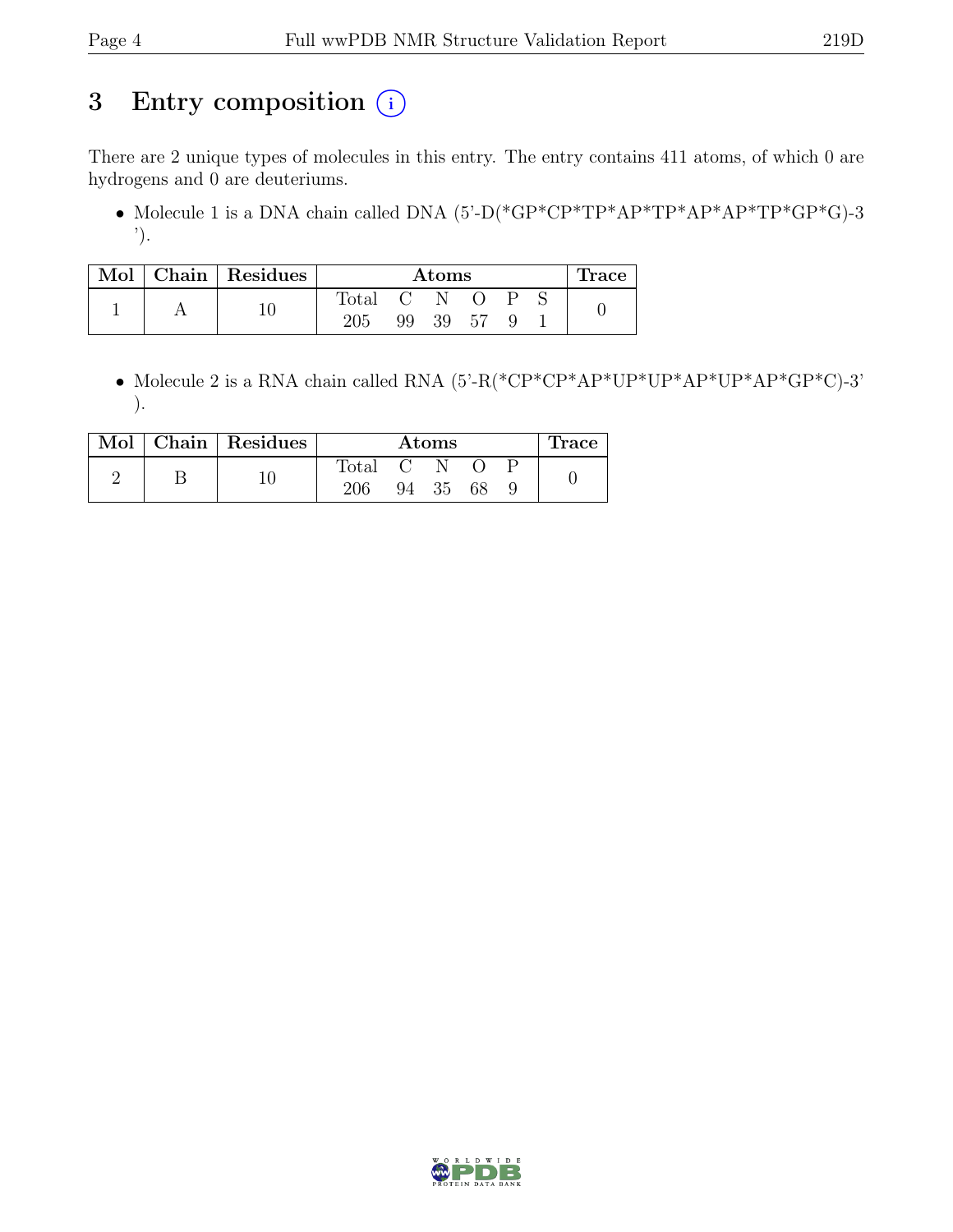5 3 3 4 5 5 4 5 5

8]<br>5  $_{\rm c2}^{\rm o}$ 

### 4 Residue-property plots (i)

These plots are provided for all protein, RNA, DNA and oligosaccharide chains in the entry. The first graphic is the same as shown in the summary in section 1 of this report. The second graphic shows the sequence where residues are colour-coded according to the number of geometric quality criteria for which they contain at least one outlier: green  $= 0$ , yellow  $= 1$ , orange  $= 2$  and red  $=$ 3 or more. Stretches of 2 or more consecutive residues without any outliers are shown as green connectors. Residues which are classified as ill-defined in the NMR ensemble, are shown in cyan with an underline colour-coded according to the previous scheme. Residues which were present in the experimental sample, but not modelled in the final structure are shown in grey.

• Molecule 1: DNA  $(5'-D(*GP*CP*TP*AP*TP*AP*TP*AP*TP*GP*GP*G)-3')$ 

| Chain A: | 100%                                                                 |
|----------|----------------------------------------------------------------------|
|          |                                                                      |
|          | • Molecule 2: RNA $(5^{\circ}$ -R(*CP*CP*AP*UP*UP*AP*UP*AP*GP*C)-3') |
| Chain B: | 100%                                                                 |

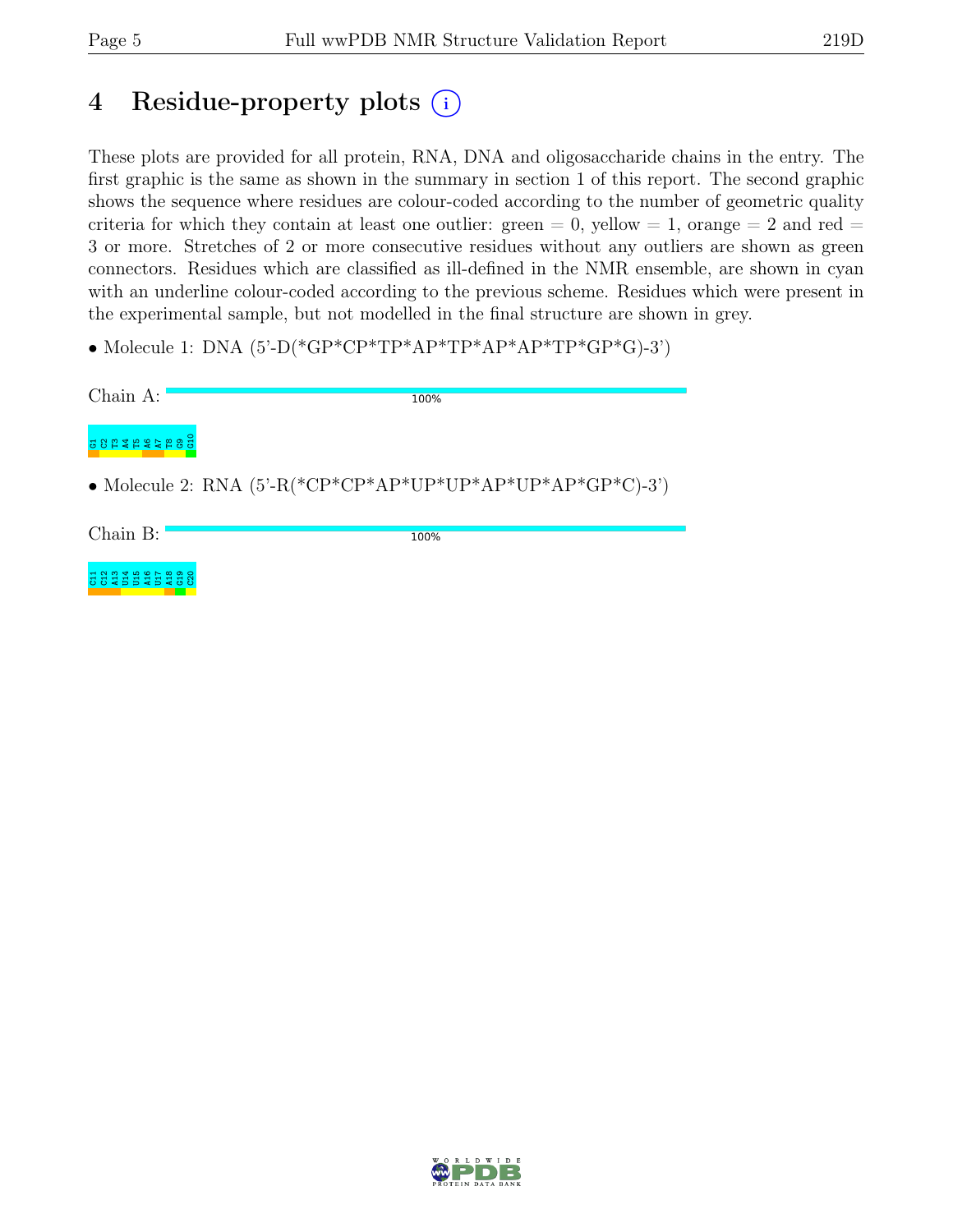## 5 Refinement protocol and experimental data overview  $\binom{1}{k}$

The models were refined using the following method: molecular dynamics.

Of the ? calculated structures, 1 were deposited, based on the following criterion: ?.

The following table shows the software used for structure solution, optimisation and refinement.

| Software name   Classification   Version |            |  |
|------------------------------------------|------------|--|
| AMBER4                                   | refinement |  |

No chemical shift data was provided.

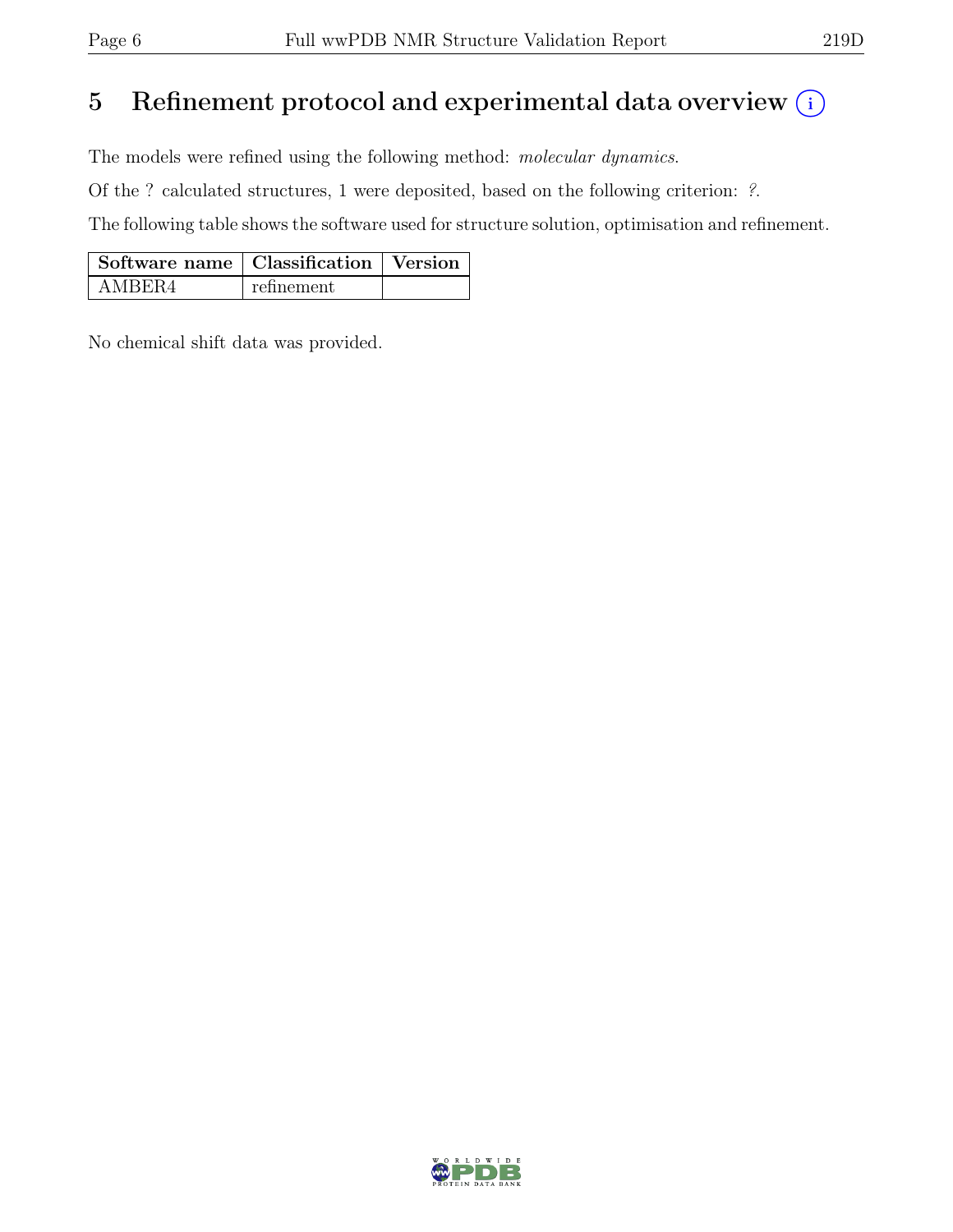## 6 Model quality  $(i)$

### 6.1 Standard geometry  $(i)$

Bond lengths and bond angles in the following residue types are not validated in this section: PST

There are no covalent bond-length or bond-angle outliers.

There are no bond-length outliers.

There are no bond-angle outliers.

There are no chirality outliers.

There are no planarity outliers.

### 6.2 Too-close contacts  $(i)$

In the following table, the Non-H and H(model) columns list the number of non-hydrogen atoms and hydrogen atoms in each chain respectively. The H(added) column lists the number of hydrogen atoms added and optimized by MolProbity. The Clashes column lists the number of clashes averaged over the ensemble.

|  | $\mid$ Mol $\mid$ Chain $\mid$ Non-H $\mid$ H(model) $\mid$ H(added) $\mid$ Clashes |  |
|--|-------------------------------------------------------------------------------------|--|
|  |                                                                                     |  |

The all-atom clashscore is defined as the number of clashes found per 1000 atoms (including hydrogen atoms). The all-atom clashscore for this structure is -.

There are no clashes.

### 6.3 Torsion angles  $(i)$

#### 6.3.1 Protein backbone (i)

There are no protein molecules in this entry.

#### 6.3.2 Protein sidechains  $(i)$

There are no protein molecules in this entry.

#### 6.3.3 RNA  $(i)$

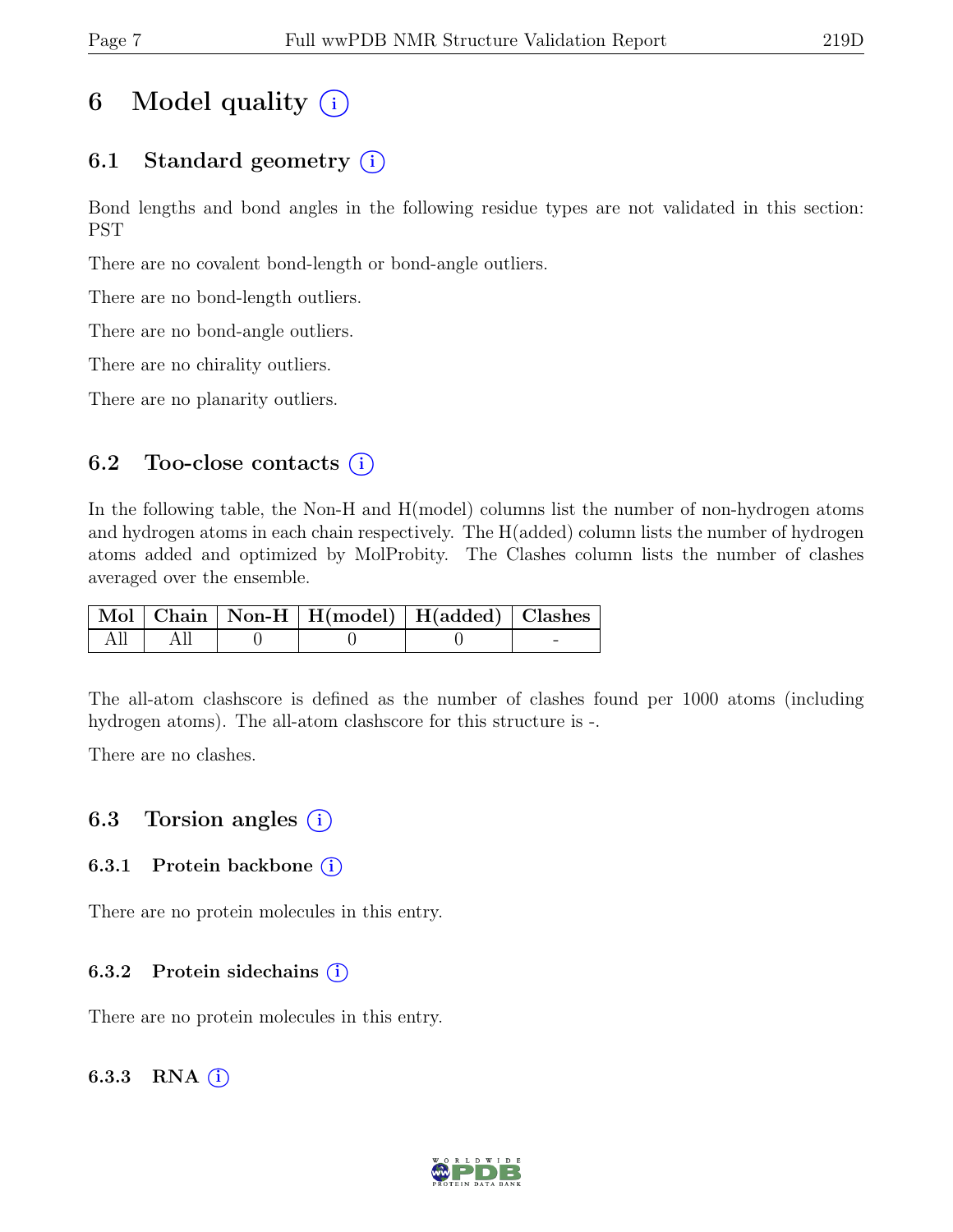| $\mid$ Mol $\mid$ Chain $\mid$ |                 | Analysed   Backbone Outliers   Pucker Outliers   Suiteness |          |      |
|--------------------------------|-----------------|------------------------------------------------------------|----------|------|
|                                | $+9/10(90\%) +$ | $0(0\%)$                                                   | $0(0\%)$ | 0.47 |
| All                            | $9/10(90\%)$    | $0(0\%)$                                                   | $0(0\%)$ | 0.47 |

The overall RNA backbone suiteness is 0.47.

There are no RNA backbone outliers to report.

There are no RNA pucker outliers to report.

### 6.4 Non-standard residues in protein, DNA, RNA chains (i)

1 non-standard protein/DNA/RNA residue is modelled in this entry.

In the following table, the Counts columns list the number of bonds for which Mogul statistics could be retrieved, the number of bonds that are observed in the model and the number of bonds that are defined in the chemical component dictionary. The Link column lists molecule types, if any, to which the group is linked. The Z score for a bond length is the number of standard deviations the observed value is removed from the expected value. A bond length with  $|Z| > 2$  is considered an outlier worth inspection. RMSZ is the average root-mean-square of all Z scores of the bond lengths.

|  | Mol   Type   Chain   Res   Link |  |                         |      |  |  |  | Bond lengths |  |
|--|---------------------------------|--|-------------------------|------|--|--|--|--------------|--|
|  |                                 |  | Counts   RMSZ   $\#Z>2$ |      |  |  |  |              |  |
|  |                                 |  | 15,21,22                | 1.22 |  |  |  |              |  |

In the following table, the Counts columns list the number of angles for which Mogul statistics could be retrieved, the number of angles that are observed in the model and the number of angles that are defined in the chemical component dictionary. The Link column lists molecule types, if any, to which the group is linked. The Z score for a bond angle is the number of standard deviations the observed value is removed from the expected value. A bond angle with  $|Z| > 2$  is considered an outlier worth inspection. RMSZ is the average root-mean-square of all Z scores of the bond angles.

|  | Mol   Type   Chain   Res   Link |  | Bond angles   |  |      |
|--|---------------------------------|--|---------------|--|------|
|  |                                 |  | Counts   RMSZ |  | #Z>2 |
|  |                                 |  | 16,30,33      |  |      |

In the following table, the Chirals column lists the number of chiral outliers, the number of chiral centers analysed, the number of these observed in the model and the number defined in the chemical component dictionary. Similar counts are reported in the Torsion and Rings columns. '-' means no outliers of that kind were identified.

|            |  |                          | Mol   Type   Chain   Res   Link   Chirals   Torsions   Rings |  |
|------------|--|--------------------------|--------------------------------------------------------------|--|
| <b>PST</b> |  | $\overline{\phantom{0}}$ | $0,4,21,22$   $0,2,2,2$                                      |  |

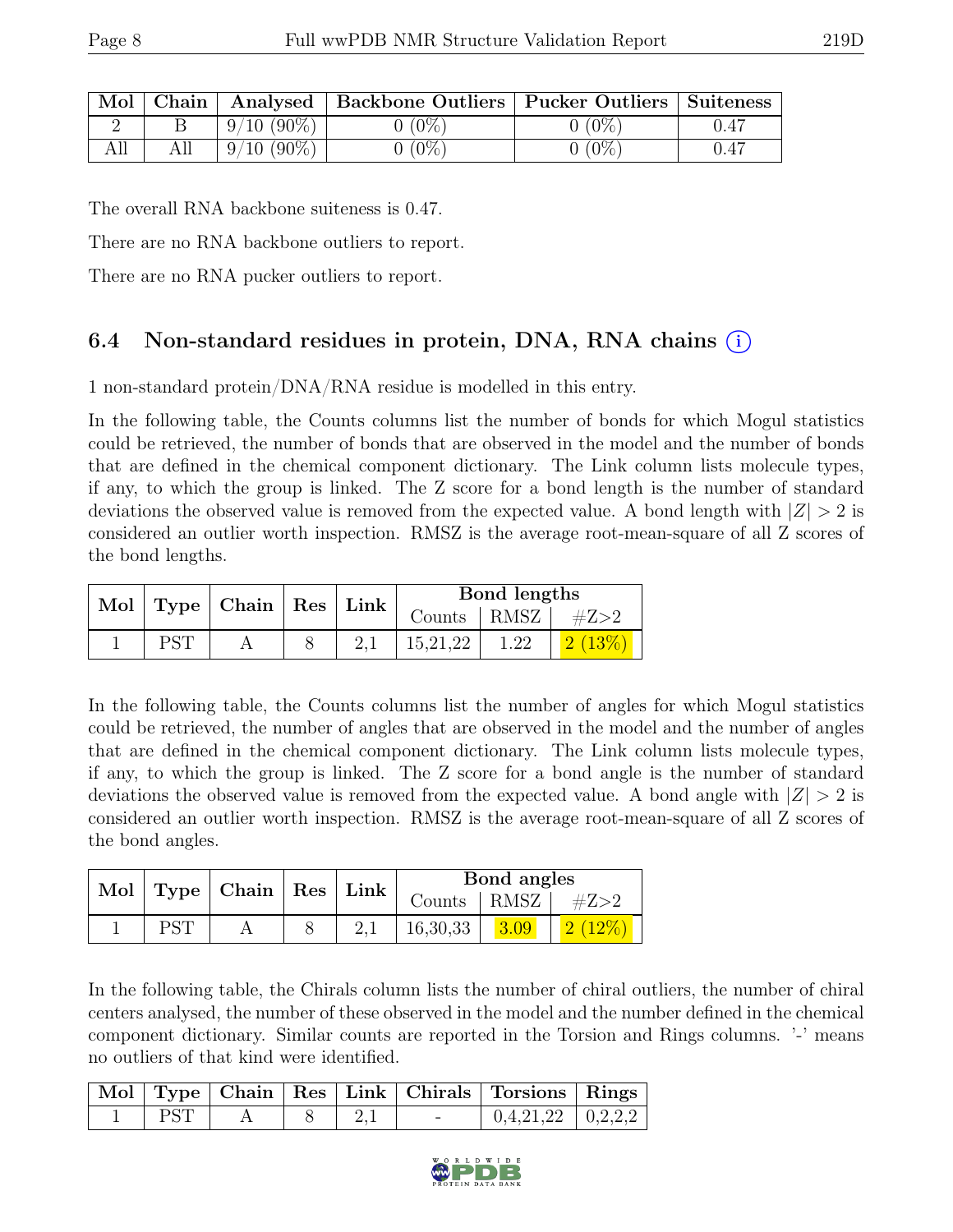| Mol |  |            |                |             | $\mid$ Chain $\mid$ Res $\mid$ Type $\mid$ Atoms $\mid$ Z $\mid$ Observed(A) $\mid$ Ideal(A) |  |
|-----|--|------------|----------------|-------------|----------------------------------------------------------------------------------------------|--|
|     |  | <b>PST</b> | $C4-N3$   3.13 |             | $1.38\,$                                                                                     |  |
|     |  | DCT        | $C5-C4$        | $\mid$ 2.03 | . 45                                                                                         |  |

All bond outliers are listed below. They are sorted according to the Z-score.

All angle outliers are listed below. They are sorted according to the Z-score.

| Mol | Chain   $\operatorname{Res}$ | $\perp$ Type | Atoms          |       | Observed <sup>(<math>^o</math>)</sup> [deal( $^o$ ) |        |
|-----|------------------------------|--------------|----------------|-------|-----------------------------------------------------|--------|
|     |                              | PST          | $C2-N3-C4$     | 11.75 | 125.06                                              | 115.14 |
|     |                              | DCT          | $O4'$ -C1'-C2' | 2.08  | 102.33                                              | 106.25 |

There are no chirality outliers.

There are no torsion outliers.

There are no ring outliers.

### 6.5 Carbohydrates  $(i)$

There are no monosaccharides in this entry.

#### 6.6 Ligand geometry  $(i)$

There are no ligands in this entry.

### 6.7 Other polymers  $(i)$

There are no such molecules in this entry.

#### 6.8 Polymer linkage issues  $(i)$

There are no chain breaks in this entry.